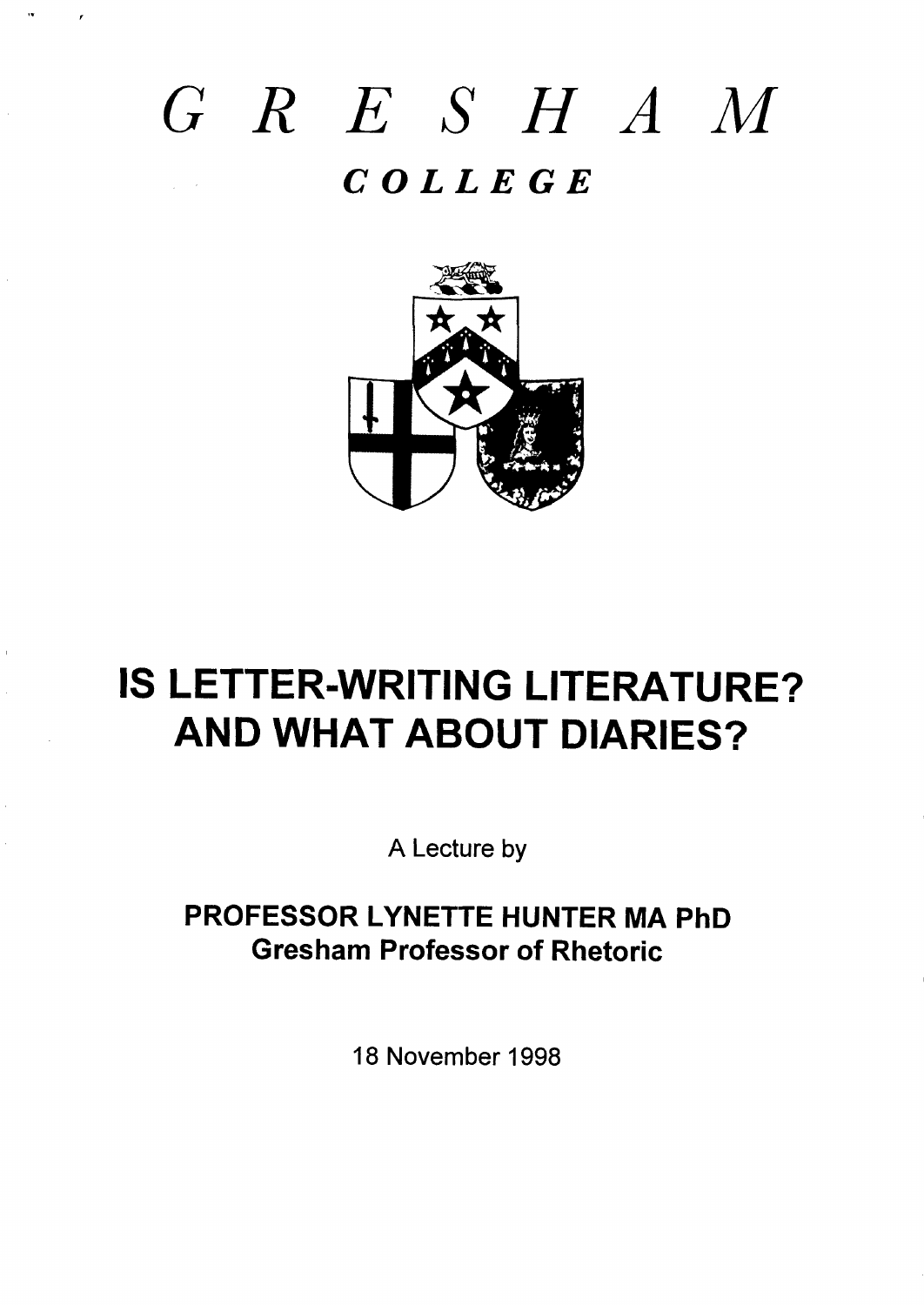### Is Letter-Writing Literature? And what about Diaries?

,,

,

#### Professor Lynette Hunter

Gresham College is a special institution that allows **us to think about things that we would not normally put to** ourselves. This is paflicularly the case for academics with the Gresham remit to speak about leading edge research to a genuinely open and public audience. Terrifying yet exceptionally important. In my own discipline of rhetoric and literature I cannot think of another place where this is the stated purpose. Newspaper reviews or television chat shows have the air of being highly structured events that lack any sense of intellectual danger. Since I started these lectures over a year ago, I have been struck by the way that some of the most outrageous academic propositions appear nothing more than practical to this audience.

In this lecture, my claim is that there is a world of difference between what writers say they do and what academics say writers do. And further: that if we think more carefully about what some writers are saying about their practice at the moment, we may be able to open up areas of interaction, communication and value that we have not previously noticed. I would like to think about the fact that so many people write creatively, yet so much of what they write does not get counted as 'literature'. Does that matter? Well, yes, I think it does. No piece of writing, if it is doing anything interesting whatsoever, can avoid doing something different in the text. If we could find our experiences or feelings or ideas written down in the way that appropriately matches our own, there would be no need to write (although there may be a need to repeat!). It is the diversity of human beings that propels us to write, and to write differently from anyone else. Hence, the reader must learn to read differently  $$ sometimes only a little differently and sometimes a lot. No piece of writing can be read without some work on the text, and we have to have good reasons to commit ourselves to that task. In our society, the label 'literature' is one of the words we have agreed to place on writing that we think is worth that Iabour. Without the title 'literature' we do not often get around to valuing the writing.

This week I would like to spend some time reading from texts on the edge of the 'literature' exclusion zone, mainly, but not exclusively, by women. And in my next lecture, in February, I will turn to texts not even on the margins, but right outside the exclusion zone.

Critics tell us that writers are authors: they have authority. Their work is unique, an act of genius revealing universal truths, and in the process creating great beauty that is recognizable by all (once the critics have explained it). But few writers at ail ever say anything remotely like this in their letters, diaries or autobiographical accounts that we have available. In effect, most writers demonstrate in their private correspondence that they often work with other people, such as a friend, husband, mother and so on – frequently trading ideas and drafts, incorporating elements from letters into their texts. It is rare to find even a glimpse of the idea that the poet reveals universal truth or beauty, indeed they sometimes speak of being 'taken over' by their characters, and are bewildered about who their audiences really are. The sense we get of writing from the writers' point of view is not one of authority, but of questioning, of the writing voice as varied and variable in time and space. Truth and Beauty: the words recall us to Keats' 'Ode on a Grecian Urn', which end with that desolate picture of neverachieved humanity, arrested forever without completion in action, on the urn, isolated as it is from any sense of the urn-maker.

Keats provides a good example of what 1 am referring to. His letters are profoundly engaging, yet I remember being told rather sternly that they were not suitable for literary analysis. But, why not? Just because they were merely letters meant that academics could argue that the kind of care usually taken with 'literary' texts had not been taken here. it may be that the focus on the unique individual voice is not there, and that there is a shift to the interaction between the writer and reader, but people cannot simply 'put themselves on the page'. No matter what they write, they always select if not choose the appropriate words, and that will happen with a letter just as much as any other writing. Keats used his letters to ask for advice on poetry he was writing and included a lot of verse, but in a sense that is a red herring. More subtly inbuilt into the texts of many prose sentences are phrases and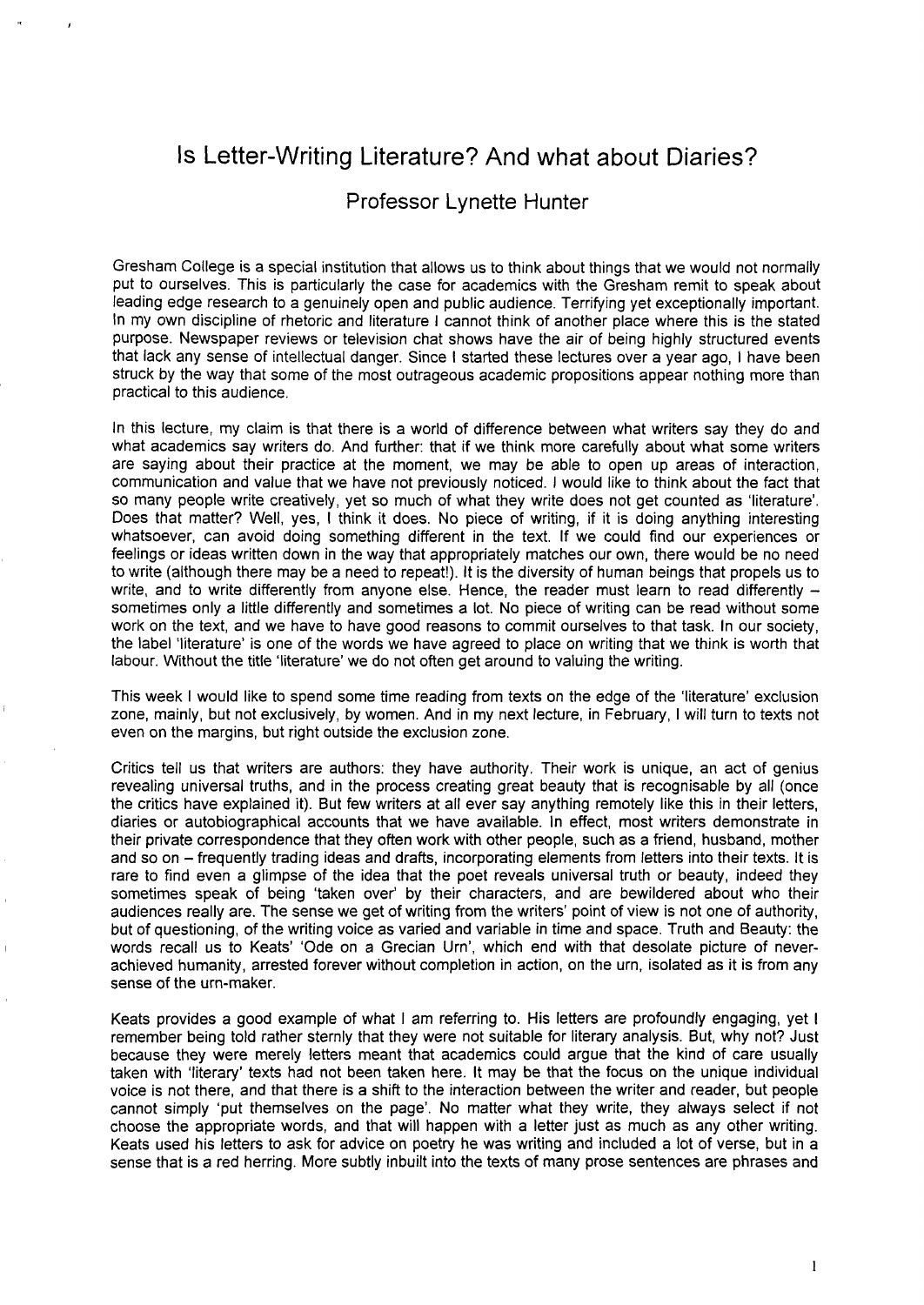lines that form the basis of the verse, and which in themselves ask for an engagement into structure and the tension of the language. $\frac{1}{2}$ 

The position of the writing voice is never so problematic as when found in first person accounts: Diaries, letters, autobiography, autography, and the first-person narrative itself. Even the lyric 'I', seemingly so stable, is usually being contested. These texts always have that extra edge or frisson of claiming that they have to be believed because they are in the first person. At one point or another they claim an intimate relation. But, do we trust the voice? the narrator? the writer? I would suggest that readers read other people's Ietiers to get a sense of the variety of relationships in which individuals engage. They read diaries to reach toward the real person who writes, even though that person can never be 'all there'. At the same time, people write diaries and letters, as other texts, because, as Nicole Brossard tells us, through the act of writing we can 'write ourselves into being'.

Collections of letters attest more than most documents to the variability of people's lives and identities. if the letters are familiar and voluntary, we rarely write to two different people in exactly the same way, although I can remember that when I was an eight year old schoolgirl required to write three letters a week, 1would copy huge sections from one letter to another. And letters have for centuries been the way that men and women coped with the growing diversity and vastness of our lives. Even though, until this century, literacy rates for women were lower than those for men, the Paxton Collection of fifteenth century letters contains many by women at a time when women wrote more infrequently than they do now. Indeed, letters were one of the few forms in which women could write and express their opinions without fear of criticism. Dorothy Moore, one of the most important intellectuals of the seventeenth century, wrote entirely in letter form. In the following letter she addresses Lady Katherine Boyle, her closest friend yet social superior. Here she pours onto the page the extraordinarily testing experience she is going through of giving up her vocation to work for Christ by finding a place in the protestant ministry for women, to marry John Drury, a leading ecumenical leader of the time:

#### UNDATED [Nov 1644]?: To Katharine Boyle

Madame

this weeke I received 2 Letteres att once from you and with them comfort and its contrary, the first I take from seeing you continue ine the unspeakable favour of them, the other from my apprehension of your being indisposed, then which nothinge can add greatter affliction to my trouble but our wholle life heere must bee spent in submission to his will who orders all things acording to the Councell of his owne will; and that is in the highest wisdome and goodnes to the creatures and this certainly my desires and resolutions stand for and yett Madame my practice of it is soe slender and performed with soe much difficulties for the most part, as did I not know that foul coruption may and does lodge in the Heart of Gods child, as well as his free grace I should absoluty conclude my selfe noe member of Christs body, which yett I dare not doe not withstanding my desperate wickednes. I have beene putt upon the tryall of a very greatt submission, which truly as I might well forsee it, and take tyme to resolve it, I cannot but say for my one condemnation also, that I did apprehend it enough to have forced mee to take up the best Armour against it, which was a firme resolution to follow Gods Councell in it, the striving for which bath certainly brought on mee such fitts as I am not sure to bee read off, which shewes my abominable basnes that would contest in such a way upon a feare (having more cause for that than formerly) as to bring myselfe into misery, before I saw my error, and all this when I made myself believe nothing was more precious to me then the Knoledge of Gods will in all things that I might observe it, tho wholly difficult Its true my ill diet And solitarines helpt me to my infirmity but thos fell in upon my not heeding any thing butt my thoughts soe as to declare the Truth, inward worcking of mind (which I canot call trouble because it was soe finely trimmed as that I preceaved not it) hath altered my health strangly and of Iatte with such variety as is sometymes Ieazing on me with such stupidnes as neither minde or body move to any action whatsoever which putts t

<sup>1</sup>See for example *The Letters ofJohn Keats, 1814-1821, Volume Two 1819-1821,* ed H.Rollins (London: Harvard Universiw Press, 1958), p. 78-9, for phrases incorporated into the 'Ode to Indolence'.

<sup>&</sup>lt;sup>2</sup> N. Brossard, 'Tender Skin My Mind' trans. Dympna Borowska, in ed. Women and Words Collective, *In the Feminine: Women and words/ Les Femmes et les Mets.* (Edmonton: Longspoon, 198) p. 180.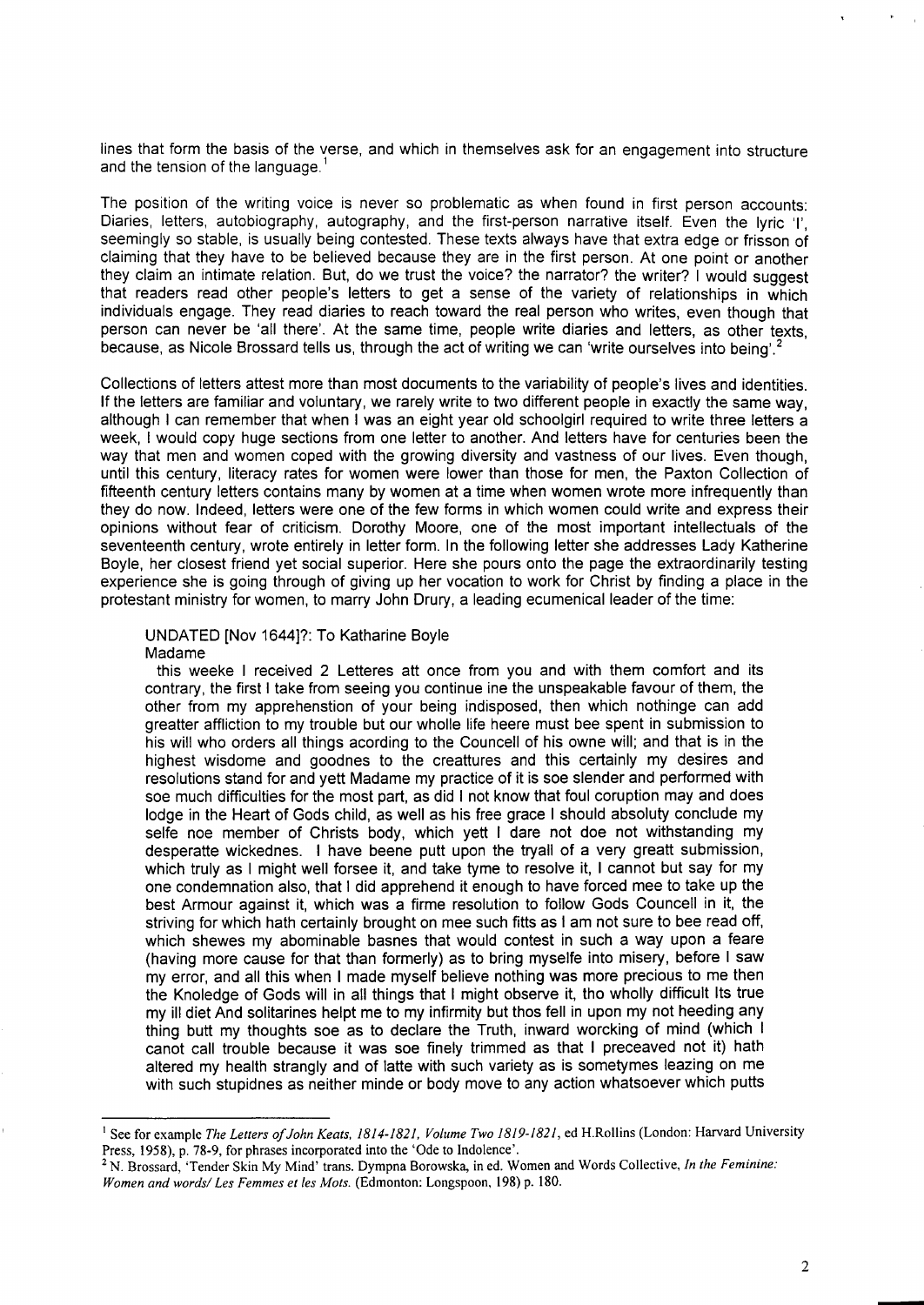such a separation betweene God and my Soule as these fitts are 1000 Millions worse than sownds truly of Iatte [torn] been soe as my life was a most vntollerable burden. I doe not thinke possible that any can [torn] imagine this Affliction but those that have sufferd in it, I shall ever begg my Lady [torn] Wimbeltons pardone for my not being [torn] to judge of her condition with more charity than I did, well finding now [torn] in those fitts have noe command nor power of thems: sure it was the same ill spiritt that posessed Saul which bath governed mee Iattly, of which I am now free I blesse God and this weeke past have had good health but my brest and beliie soe swelled as 1am a Monster my spleen swells and paines me and noow which was not formerly soe and thus my body is distempered and so indeed is my inclination and affections to the purpose of his owne Glory and this hee will doe certainly for them who with hope and against hope cast thems: upon him. so mutch of this my resolution I must say that others may see if my health permitt to goe further then a resolution, but that I cannot now being in some distemper and then I dare not command my body and therefore 1 am constrained att an Instant to conclud tho I intended (without your unkind speeches) to givue you in this Paper a very long discourse, but with beging with my heart to heare of your health I professe to live and dye most faithfull

Madame your Lad. most humbly affectionate servant D. Moore<sup>3</sup>

Although this is a familiar letter, not one of her formal arguments, the reader can mark and feel the torrent of confusion, pain and self-reassurance, that characterises her dilemma. Without such testimony we could never have any sense of the import of this kind of religious vocation, or even of the possibility that such a thing would have been imaginable during the period, or of the rather curious tension between social standing and emotional intimacy that letter-writing can transcend.

Virginia Woolf, nearly three centuries later, recognises that tension in countless delicate shifts in tone and control. Look for example at two letters written on the same day, while she was ill. The first is to Lady Robert Cecil:

#### My dear Nelly,

\*

It was very nice to get your letter, which confirms me in my belief that you have inherited the letter writing gift, along with your castles, and makes me think twice before I demolish the Nellies and the Castles.

I'm now condemned to lie in bed for 2 or 3 weeks, until my heart gets right, which the influenza has put wrong. So letters are more than ever needed. I can't say that the disease is good for the brain.

I read two lines, and go off into a trance, quite pleasant, like an animal in a hot house.

I've been reading the life of Lord Salisbury. I find is absorbing. What a queer character -I'm reminded, oddly, of my father. And Lady G. writes like twenty able men crushed into one. As hard as a paving stone. I means this complimentarily. When will the 3<sup>rd</sup> Vol. come out? Yr. V.W.

The second is to Lytton Strachey:

Your correspondence is about the only bright spot in my day so please continue. My lethargy is that of the alligator at the Zoo. And the alligator doesn't have very clear ideas of Racine. A. B.W. in the Times almost suffocated me by saying that Moliere, Don Juan, is tedious twaddle. Surely it is the best of the lot  $-$  so I seem to remember. Then that Mule, Alice Meynell, says that Jane Austen is a frump, and the Mr Patmore is equal to Milton and that Tristram Shandy should be read in Prof. Morley's edition with every 10<sup>th</sup> page cut out. There can't be anything left to castrate of Meynell, or I should do it myself. Alligators can't endure the moders  $-$  Peacock is what I like. You don't know how good he is  $-$ 

 $3$  From the Hartlib Archive, University of Sheffield.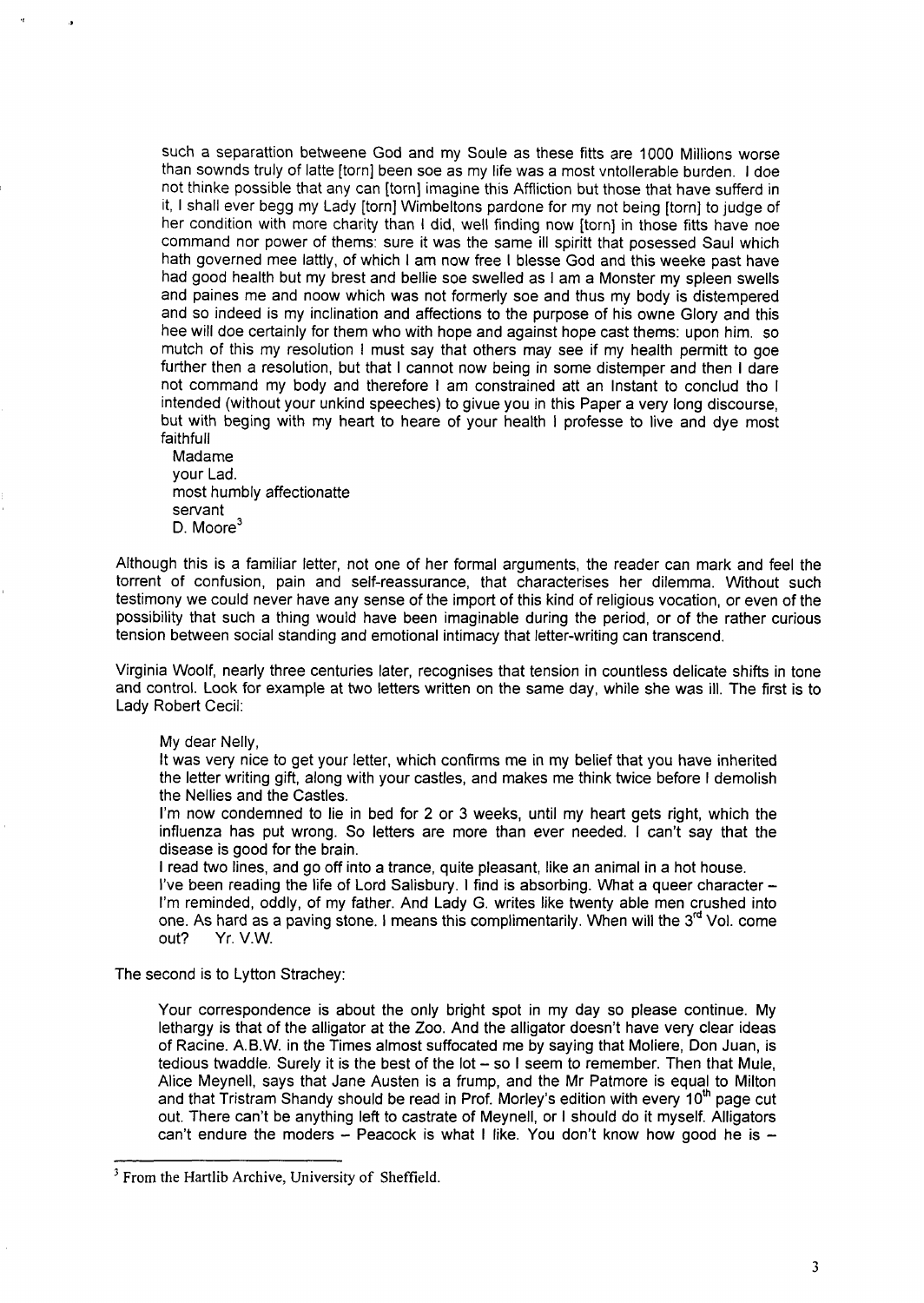Crotchet Castle -surely nothing survives except the petiection of prose. And you read Miss Sinclair! So shall I perhaps. But I'd rather read Lytton Strachey. Well, if you do come it will be something to look forward to. Clive is suspended above me, like a Cherub, all bottom and a little flaxen wig. Roger looms in the distance, so let me know which day. The infirmity of this handwriting is not entirely heart disease: I am reduced to a fountain pen. And you make them work.....Yr. V.

In spite of the heart disease, Woolf carefully picks the correct register for the relationship; she makes each feel as though they alone are the one who has helped her through the day; and she caresses each, a gentle stroking of their sense of self, by giving them the story they each most want.

This ability to make the writer immediate on the page, yet to alert the reader to the variability of the writing self, is found throughout her letters. One of her favourite correspondents was Roger Fry. Listen to the immediacy of the opening of the following, dated October  $17<sup>th</sup>$ , 1921:

#### My dear Roger,

Your letter arrived precisely one hour ago, and here I am sitting down to answer it. Whether the answer will be sent is, of course, another matter. Your last – slightly tipsy, very brilliant, sympathetic, inspiring and the best you ever wrote, -- sent me flying to the inkpot, but when I read my production and compared it with yours my vanity as an author refused to be pacified. I can't endure that you should write so well. If you want answers let your letters be like bread poultices: anyhow I tore up what was, I now think the best letter I ever wrote. Would you like it if I dashed off a little sketch of the eclipse of the moon last night, which entirely surpassed your great oil painting of the Rape of Euridyce  $-$  or whatever it is?  $\dots$  (p.484)

But did she really write a wonderful letter that she then 'tore up'? or is she saying so as a device to speak to him about the brilliant nature of his writing? or is this not rather over the top  $-$  perhaps she is gently teasing him for his own excesses? The possibility of all these writing stances is partly what engages the reader in the text. It is a shame that letter-writing is dying out, drifting down the telephone, despite the temporay reprieve of e-mail.

Diaries usually give us far more of a sense of a coherent self if only because of the illusion of privacy, Reading a diary we reach toward the real person who writes, we fill in the blanks of the text more generously than when reading a collection of letters, because we often put ourselves in the position of being the person to whom the diary is addressed. The diary is another form that has served women well, frequently acting as a place for spiritual self-examination in the sixteenth and seventeenth centuries, and gradually becoming more experiential. Margaret Hoby, at the end of the sixteenth century, and in the first few years of her third marriage, devotes her diary to an account of her daily service to God. She says, in September 1599:

#### The Lordes day 16

After I had praied priuatly, I went to church and, from thence returninge, I praised god both for the inableinge the minister so proffetably to declare the word as he had, and my selfe to heare wth that Comfort and vnderstanding I did : after dinner I walked with Mr Hoby till Catzhising was done, and then I went to church : after the sarmon I looked vpon a poore mans Legg, and after that I walked, and reed a sarmon of Geferd vpon the song of Salomon : then I examened my selfe and praied : after supper I was busie with Mr Hoby tell prair time, after which I went to bed  $:$ <sup>5</sup>

Clearly this account tells us much about the time but, in a sense, the cumulative effect of the lists of activities that builds up through the diary is far more telling. We become sensitised to small changes in

*<sup>4</sup> The Question of Things Happening, The Letters of Virginia WoolfVOIII1912—1922,* ed N. Nicholson and J. Banks  $($ London: The Hogarth Press, 1976), pp. 504—5.

<sup>5</sup> *The Private Ll~e of an Elizabethan Lady: The Diary of Lady Margaret Hoby, 1599-1605,* ed J. Moody (Stroud: Sunon Publishing, 1998), pp, 17-18.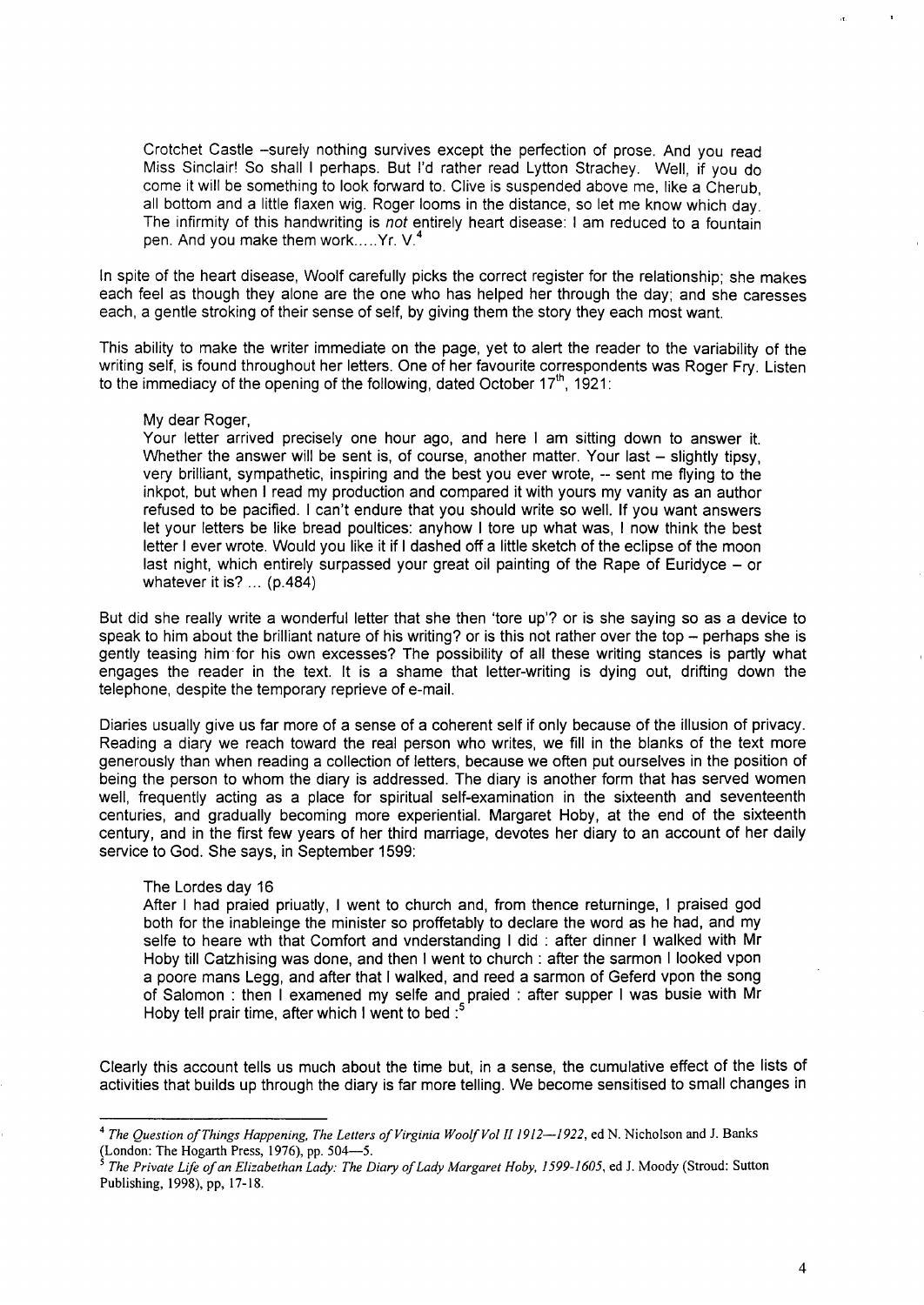the routine, at the same time as we are caught tautly into that habitual, rarely varying lifestyle. The editor notes that Margaret *Hoby's barrenness would have been* perceived *by her as a* punishment from God, and these entries carry with them a sense of duty that feels heavy, as if loaded with guilt. The almost imperceptible changes become charged with light, with the possibility of relief. And I do wonder why she stopped keeping the diary. Hoby was married for many more years. Perhaps its weight became too burdensome a reminder of her fallen state.

The capacity for the diary to act as a place to sort out one's life by sorting out one's words carries on to today. If we stop briefly in the nineteenth century to listen to Margaret Dickie Michener, a Nova Scotian, we hear the same process. She kept a diary from 1850, starting when her husband of only a year had to leave to work elsewhere. Her brisk, lively prose is full of energy. On September  $27<sup>th</sup>$ , 1850, she writes:

Maria came in this evening and we have been taking turns reading aloud from a book called 'The Young Emigrant'; it is about two families who move to Ohio. It shows how many difficulties the first settlers have to encounter in a new country.

On October 2<sup>nd</sup> she writes:

!t

,,

How changed are all my prospects. What shall I write? I know not what to say or think. My beloved Simeon is not more! Can it be possible I will not see again, or hear his sweet voice? I went to Mary's last night to wait till the mail would come in. Ezra went over and returned with three letters. I got a light and saw that two letters were for Maria. It was with fear and trembling I read my letter from Simeon; he was in quite good spirits when he wrote but not too well. i found Curry had received Maria's letter but Simeon did not get mine. I read my letter to Mary and Ann, and then in haste went up to Marcia's where Maria was. The road never seemed so long before; I could not go fast enough. At last I gave her the letters, wishing yet dreading to know the contents. I told her to read the latest one first. I arose ready to start at the news she looked; I saw her drop the letter and I went into the bedroom as I wished to hear no more. I knew Simeon was dead yet dared not ask.6

The physical detail of her movements is extraordinary, especially since she writes on the same day that she learns of the death. It conveys a sense of surreal detachment, as if she sees herself from without, because she has been driven out of herself by shock. Nestled at the centre of the account is that tiny note, that her husband did not receive her last letter before he died, as if her final chance to speak to him has been thwarted. Two months later she is attending at the house of a neighbour whose child is terminally ill, and writes:

Saturday night I went to stay the night [at Mrs. Holmes']; about half past eleven the child died in my arms. It was the first time I had ever seen one die; it sank away so gently I hardly knew it was gone. I thought how sweet to die and be at rest from the tumult of this world. Dear little babe, it looked more beautiful in death than when living, for it was a great sufferer. Mrs. Hicks and Jane Lynch sat with me. Mrs. Hicks is a widow for three years. She has six children. I feel a nearness to widows. (p. 114)

And we watch the strategies that she is devising for dealing with the death of her husband laid out in the soft consideration of this dying in her arms. it is a death she still has not come to accept for she still distances herself from 'widows'; she is only 'near' them, not yet ready to become one of them. At the same time, we also hear the undercurrent of another realisation, in that proximity of Mrs Hicks the widow, with Mrs Hicks the mother who has six children, that Margaret Michener will have no children by whom to remember her husband.

There is a fine line between diary and autobiography, except that the latter is usually explicitly for public consumption. It is helpful to remind ourselves that diaries were often circulated among friends

*bNo Place Like Home: Diaries and Letters of Nova Scotia Women 1771-1938, eds M.* Conrad, T. Laidlaw and D. Smyth (Halifax: Formac Publishing Company Limited, 1988), pp. 109-110.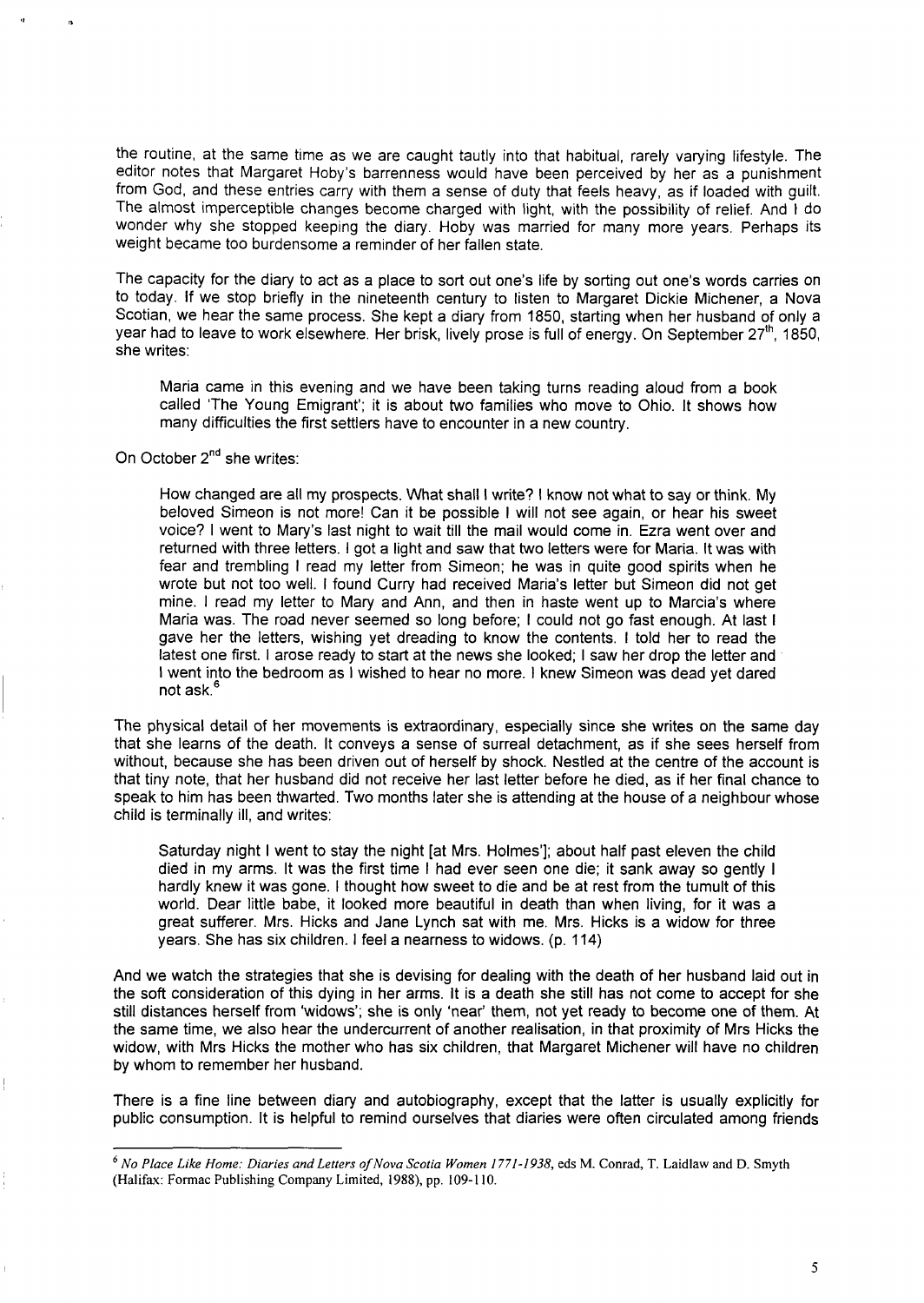until earlier this century, and were like letters, being a way of continuing relationships across distance. Autobiographies too, were, and are, often written for spiritual reasons. In distinction to the 'lives' of great people, the tomes of national importance that seem to pick an all too selective way through the minefields of life, many life stories are written almost as confessions, and certainly for family use. These life writings are more a diary, a report on one's life, a site for reminiscence, relishing, and maybe regretting, the way that past memory comes close in the final years of life. Ever since, and probably before, John Bunyan, this kind of life story has been written in English. David Vincent has compiled a list of the accounts held by the British Library, but until recently they rarely got into print. Many are of a kind, spiritual examinations from modest people, making a peace with themselves or God. One that I edited lifts several devices directly from Bunyan, testifying to the genealogy of these texts and the way that they self-consciously learn from each other just as do canonical traditions.<sup>7</sup>

However, one of the difficult aspects to this kind of writing is that people often do not find the appropriate style or tradition for the experience around which they want to write. Life writing is perceived to transgress decorum, to be naive or simplistic, if not downright clumsy. Over the past fifteen years, there has been an upsurge of interest in local, situated autobiography, and this has been aided by the availability of cheap printing that has made the circulation of this material more possible. But it frequently falls into the category of bibliotherapy, another much maligned area marginal to 'literature'. Bibliotherapy takes very seriously Brossard's comment, cited above, that we 'write ourselves into being'. It works with the basic premise that writing and reading do help us sort out events in our lives, and then allow us to move on. Its most extensive use has been in the treatment of trauma, the soldiers returning from 'peace-keeping' duties in Somalia for example, the after-effects of road accidents, survivors of child abuse, and the impact of wider, possibly insidious, social violence.

Some of this material is too painful to repeat. I would risk traumatising my audience if I selected portions out of the carefully structured contexts of writing in which they are conveyed. Yet some of you will be familiar with the literature of abuse which, since it began with no formal models to help it, produced early material that hovers, terribly, on the borderlines of pornography. In other words, some texts read like pornography, an advocation rather than a critique; because the writer has consciously or unreflectively chosen to use the main literary genre for sexual violence. But over the past two decades the writing has developed techniques that work against such ambivalence, in the process also becoming less terrifying. It is rare to find a book as balanced on the edge of what can and cannot be said as benjamin Wilkomorski's *Fragments*, a searing account of a child survivor of the Naz concentration camps.

One powerful collection of life stories, written in many genres, is Writing the Circle, texts by First Nations women in western Canada which make claim to tell the self of people who have never put themselves into published words before. What is particularly interesting is the nature of the self that is told, for it is rarely unitary. Lee Maracle has said of the stories:

We have become: The veil of silence in the world of literature is removed by the relentless march of words contained in this anthology. Sketches of our lives, passionate visions outlined in poetry, and analytical essay bring the reader from an ancient past into the painful and inspiring present. We are visible at last.

Thomas King writes:

The voices of Native women in this anthology transcend western literary genres and carry us to worlds and realities – traditional and contemporary, spiritual and secular – that have been all but invisible... 10

,,

<sup>&</sup>lt;sup>7</sup> P. Hudson and L. Hunter, 'The Autobiography of William Hart, Cooper, 1776-1857', The London Journal, Vol 7, No 2, Winter 1981, pp. *144-160.*

<sup>&</sup>lt;sup>8</sup> See for example, E. Danica, *Don't, A Woman's Word* (Toronto: McClelland and Stewart, 1990), and J. Williamson, Cry *Baby,* 1998.

*<sup>9</sup>* B. Wilkomorski, *Fragments,* 1998.

<sup>&</sup>lt;sup>10</sup> Writing the Circle: Native Women of Western Canada, comp and ed J. Perreault and S. Vance, pref E. LaRocque (Edmonton: NeWest, 1990), back cover.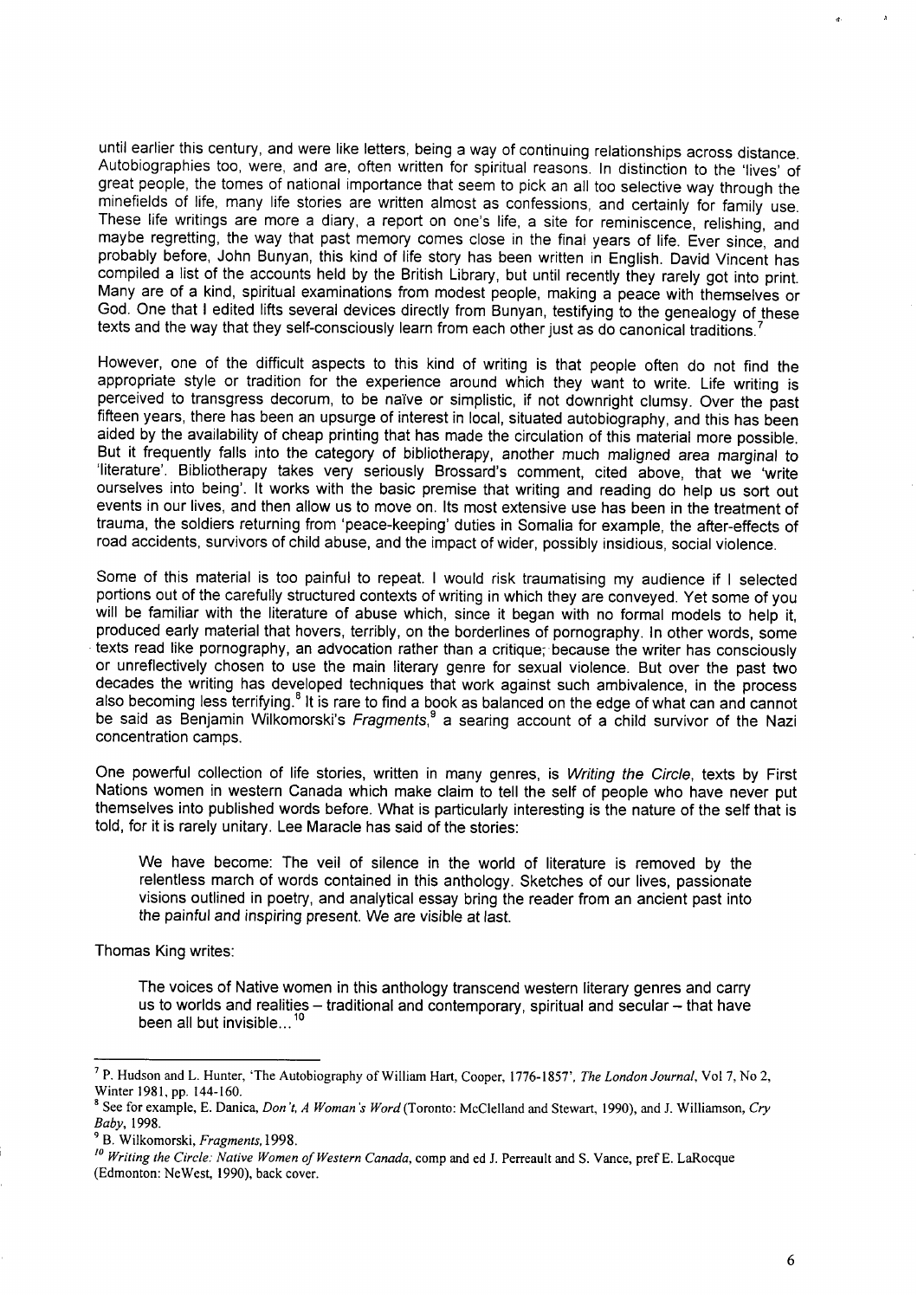Invisibility and silence are swept away by the sheer volume of the collection, story after story putting into place a lost piece of life that needs valuing. Writer after writer gives testimony to the fact that they are writing not only, or even primarily, for themselves, but for their communities. They dedicate their texts to their families, their teachers, their neighbours, their tribes, their children, the future of First Nations people. The stance is one that derives straight from the organisation of First Nations society, and from the communal role of the storyteller. The voice of the writer may be direct and immediate but it is not only the voice of the private individual. Robin Melting Tallow writes 'The Patchwork Quilf, a story about herself but also a story which teaches the reader what they find there:

Sometimes, late in the evening, my husband and I would lie together in the darkness of our bedroom. It was never completely dark, because I was afraid of the dark, and each night my fear would become a point of dissension between us. However, he would eventually relent, and I would turn the closet light on. If I closed the door all the way, there wasn't enough light, and if I left it open there was too much and he couldn't sleep. So we would compromise, and I would prop the closet door open with his cowboy boot. After our customary disagreement was settled, we would pull the comfort blanket over us, right up to our eyes. The blanket was really a patchwork quilt made for my husband by his mother for his thirty-ninth birthday. Our girls had christened that precious quilt 'the comfort blanket', because it had brought them comfort on the days they were sick and during times of sadness. With only my eyes visible, I would snuggle up to him, resting my head between his shoulder and his arm and we would lie quietly, lost in our own thoughts and dreams. Eventually, we would take turns talking. Usually one of us had something on our mind that needed discussing, and I would always feel so safe in his arms under that blanket, with my three inches of light gently playing on the bedroom floor. Our hopes and fears found refuge in the room from ridicule or laughter. Sneaking a look at that dusky room from the shelter of my bed, I could see the outline of the desk in the left-hand corner of the room, and I would feel pride because I had saved for months to buy it for him and he was overjoyed to have a private place all of his own, and to the right I could make out my old stuffed lion sitting on the laundry basket and my tired old red Teddy bear limply propped on his back. I was relieved to have some sort of visible evidence that I had once been a child and that it wasn't just some trick of my imagination. Lying there beside him it was hard to believe that 1was not a young woman any longer. I felt robbed. Childhood had stolen by me so quickly that I could hardly remember it. I could scarcely believe myself at times. I had actually begun to day-dream about grandchildren. I didn't want to be a grandmother, not yet, anyway. Imagine some cute little creature calling me granny. However, I do believe that the maternal instinct has a mind of its own and that this entity had begun to toy with my heart and soul. I longed to hold a tiny, bundled, sweetly powdered form in my arms once more. But, a crazy thought struck me and made me giggle out loud (which caused my husband to give me one of those looks). How could I tell my grandchildren that I was afraid of the dark. This was ridiculous. I could just imagine them taunting me, 'Granny's afraid of the dark, granny's afraid of the dark!' OK, I thought, so I am getting slightly ahead of myself. Maybe I can still squeeze in a few more years of being Mom and that 'sexy lady' (some days). Looking at my husband's profile, I felt a warm tenderness surge through my body and 1realized that 1really was too young to make love to a man by the name of grandpa. Now, if only the kids will cooperate! .(pp.203-4)

On one level this story is simply a description; on another it is an intensely condensed autobiography. At the same time it is a subtle rendering of a wedded life, that conveys the negotiations between the husband and wife while underlining the present moment of concern, what she presently has on her mind. Rather than talk to her husband about it, she talks to us, takes us on a journey through end-ofthe-day tiredness, toward that borderland of dream and wishing where she sees herself as a grandmother – thereby implicitly past the immediate responsibility for her own children, which would be a relief. And then, her humour breaks through, her sense of reality comes striding in, to remind her that she has so much more yet to do. The words take us forward on a second wind of prosody that carries her own renewed energy to the point where she can contemplate making love. She is too young to feel old, she is too unlearned to be as wise as a grandmother, she is still in the middle of life and must find the energy for it. After all, it was not until his thirty-ninth birthday that her husband's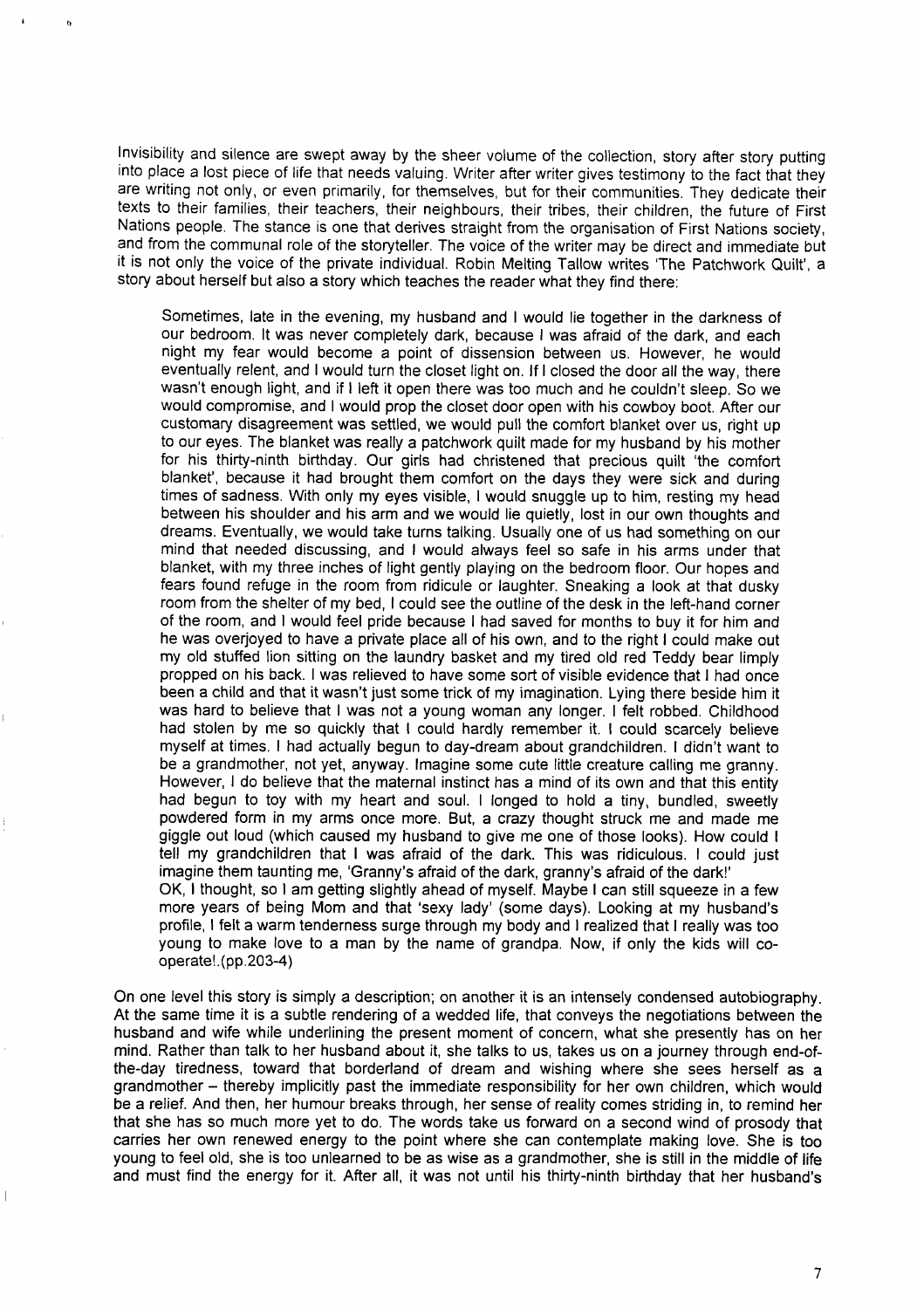mother made him a quilt, Of course, another reader will take away another reading, and this one tells you much about me. In fact it probably tells you more about me that about the writer, which is an effect that I'll return to in my next lecture.

In the conventional world of publishing, writers are usually placed by publishers as individuals. That whole round of interviews, awards, rewards and so on, is geared to the packaged writer. Yet the voice of the writer frequently speaks of a disparate identity. If the line between diary and autobiography is fine, that between autobiography and fiction is close. All writers use their own experiences to write, and women writers in particular have turned to fiction and short story as appropriate generic forms for writing themselves into existence. It is a commonplace that the short story is dominated by women writers, and is the main focus for women readers, partly, it is argued, because women have fewer coherent periods of time in their day. One only has to think of Katherine Mansfield, Virginia Woolf herself, Joyce Carol Oates, Margaret Atwood or Alice Munro, to recall the broad scope of women short story writers today. If I could look briefly at a story by Alice Munro, the title story from The Progress of Love,  $11$  we can see her experimenting with identity, with the saying of self, almost as if the conventions around her are not sufficient to tell the story the way she would like.

'The Progress of Love' starts with a moment in the first person narrator's life, her name is Phemie, when her father rings her to let her know that her mother has died, and the reader initially assumes that this is the present day. Yet even within this opening section, the chronology shifts us forward so that we hear Phemie speaking of her father later on in a nursing home. The second section moves into memory of her mother, and the third into a memory of the house where she lived as a child, both of these memories are anchored to a more recent present by intercut comments from her father and her ex-husband. Possibly we should be warned by that comment from the ex-husband because we know from the opening that Phemie has been divorced for some time, and in the time of the fourth section we find the chronology shifted even further forward, to the father 'as an old man', and the fifth brings us to the point when she is dating other men, post-divorce. In the sixth section of the story we are taken firmly back to a childhood event, the arrival of aunt Beryl at the farm, for which Phemie is redecorating her room with cornflower wallpaper: This is interrupted by a story from the early life of her mother and aunt Beryl, about the apparently tragic suicide attempt of her grandmother on finding out about the affair her husband is having. We then return to Beryl's visit, during which she tells her version of the suicide story: that it was a 'set-up' and not serious.

Despite all the shifts in time we have already progressed through, the reader is then exposed to even more as Phemie then moves the present day forward to the point when she has a steady boyfriend who goes with her to look at the old farm, many years after she left. Several people have owned it, including a hippie commune which has painted sexual slogans all over the walls. But then Phemie finds her old bedroom, and on the vandalised wall she can see the cornflower wallpaper which affects her hugely. Her boyfriend assumes it's all the 'sexual shenanigans' that have upset her, and she is angry about his presumption. The experience sends her back again to the memory of Beryl's visit, and the reader begins to recognise that it is the visit to the farm that is probably the present time, since the memory of Beryl picks up from where it left off: with another story told two ways. Her mother had inherited money from her grandfather, which she had then burned. Phemie remembers this as a visual event with her father standing beside her mother at the stove, supporting her decision  $-$  which incidentally also makes it impossible for Phemie to realise her dream and train as a teacher. But Beryl 'corrects' this memory, saying that Phemie's father had in fact not been there at all. The different way that people remember the past is shown to shape their future.

More than this, Phemie recognises that we have a choice in how to do so, that she has a choice to take her boyfriend's comment differently, for 'Moments of kindness and reconciliation are worth having, even if the parting has to come sooner or later'. Munro builds this first person voice wandering through a maze of time and memory. As we follow it we may feel as though we know the narrator, but there is never the sense that we are reading about the writer, although there's an indication of the writer's sensibility. What we watch is the voice writing the narrator/character into existence before our very eyes, making choices within the fluidity of memory and time, recognizing the way that memory reflects need, what we need to remember to make the present possible. This is not the l-narrator of

*<sup>11</sup>The Progress of Love* (London: Chatio and Windus, 1987).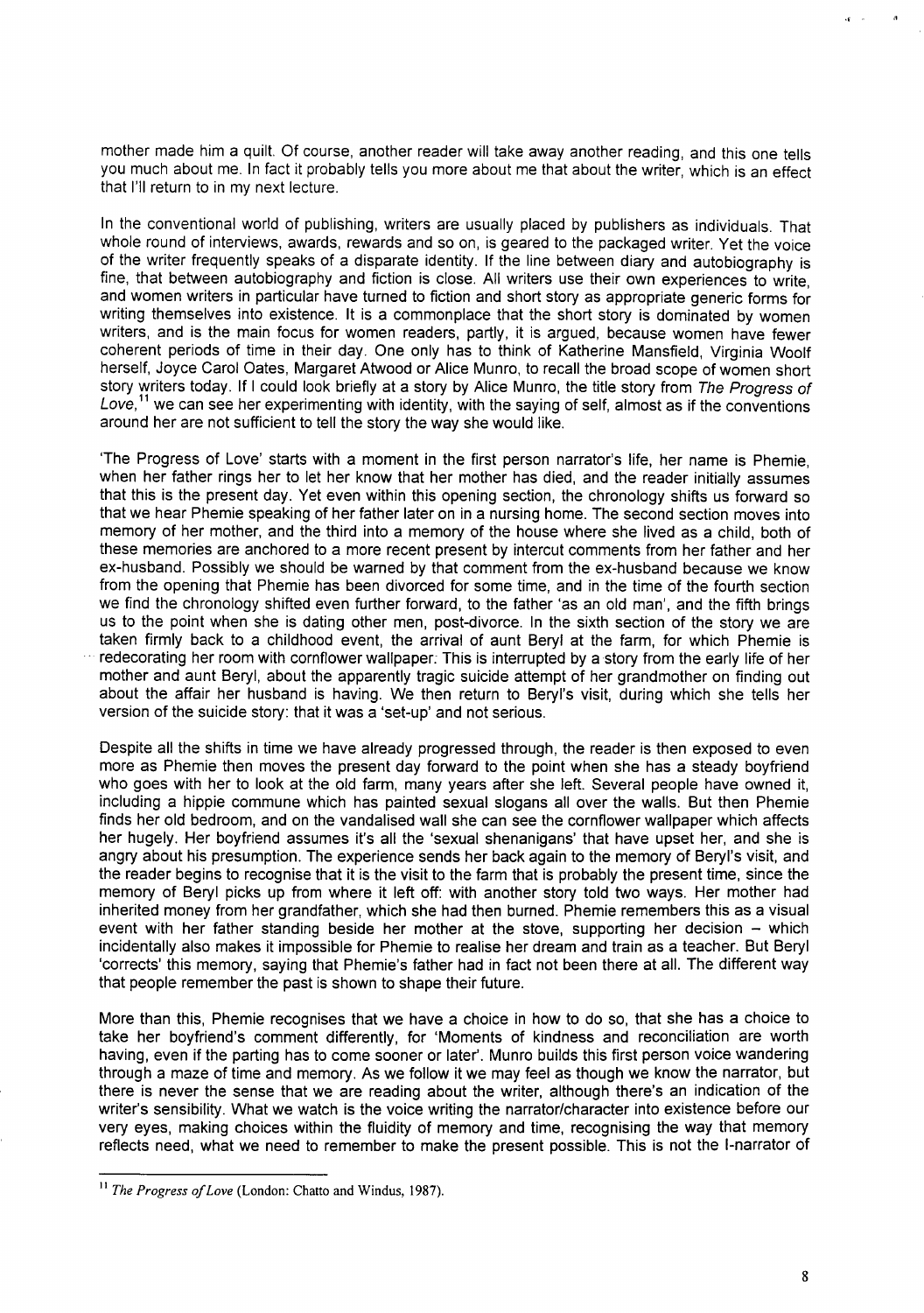dramatic monologue where the 'character' is well-defined yet reveals, inadvertently, more about themselves than they would necessarily like. The narrator's voice is many-sided, self-conscious, enacting the progress of recognition in a patchwork of memories.

In this, Munro demonstrates, as do many women short story writers, a playing with a sense of self, an inhabiting of many bodies at the same time in the first person. Among the more formal experiments with this sense of self, we might look at the work of Claire Harris whose verse narrative Drawing Down a Daughter dislocates the speaking voice/narrator/writer so fully that it is difficult for the reader to put a finger on who the 'self' might be.<sup>12</sup> The strategic evasion of 'self' is one of the key areas of postmodern writing, often attempting to evade social responsibility. In contrast Harris is keen to explore the impossibility of saying her particular self within a traditional literary culture. However, the diaries, letters, autobiographies, and even fictions, that I have mentioned above all deal with the same difficulty.

I would like to conclude with a brief look at the developing genre of autography: a strategy that Jeanne Perreault illustrates as a kind of culling from autobiography. If autobiography allows one to write oneself into being, autography turns that being into knowledge that can be shared by many people. Autography requires a more self-conscious turning of our actual voice into 'selves' that work as topic, or agent, or performance.<sup>13</sup> Yet it retains the proximity of the speaking of the narrator with the writer. When Daphne Marlatt writes Ana historic<sup>14</sup> in three voices from three different generations of women. there is a sense in which the reader reads all three as part of the writer, simultaneously reading them as exemplary of particular historical responses to women who are trying to say their selves. In contrast to Munro who casts the various women in her stories as people who help Phemie learn, Marlatt creates a speaking voice whose character is made up of all the women in the novel: as if the entire history of women is coursing through the blood of one.

In the recent work Taken,<sup>15</sup> set largely against the backdrop of the second World War in the Pacific, Marlatt extends the movement into the 'ghosts' of energy that each person's contact with another leaves in the biochemistry or memory of the body. A constellation of voices in the past, of mother, father, grandparents, friends, those who escape and those who are taken, circulate around the woman narrator as a child. They form an evanescent character that gradually coalesces around the nodal point of the adult speaker. The story from the past, of her mother's separation from her father during the war, is overlaid onto her own present day separation from her lover. And as she speaks herself into a way of recognizing not merely the memories and mementoes of her mother, but the way her mother (and father) are ghosted into her own actions, she also speaks herself into a place in which her lover too has become ghosted into her continuous present. The writer here is a varied and variable voice, in process, responding to different need, and generating a range of different values, all of which come into place at resting points in the novel, points at which the reader recognises identity.

None of the examples i have chosen presents the writer or narrator as a unique and stable voice, generating truth and beauty, although the short story genre would certainly yield some instances where this might be the case. Instead, these diaries, letters, autobiographies, autographies, work to point the variability of self, the questioning and ambiguity of identity, in which the speaking voice not only asks the reader, but also itself, what is trustworthy. And while these are for the most part texts by women, who may have good reason to believe that the traditional literary forms do not appropriately fit their needs, I suspect that all writers would connect with the processes illustrated here. They are not the canonical critical ends, but they inscribe a whole world of other experience that readers can appreciate and learn to value. In doing so, they will also learn to value these elements in their own lives.

@ Lynette Hunter

 $1/\sqrt{\frac{1}{2}}$ 

<sup>&</sup>lt;sup>12</sup> Drawing Down a Daughter (Fredricton: Goose Lane, 1992).

<sup>&</sup>lt;sup>13</sup> Writing Selves: Contemporary feminist autography (Minneapolis: University of Minnesota Press, 1995) p.101.

<sup>&</sup>lt;sup>14</sup> Ana historic (Toronto: Coach House Press, 1988).

<sup>15</sup>*Taken* (Toronto: Anansi, 1986).